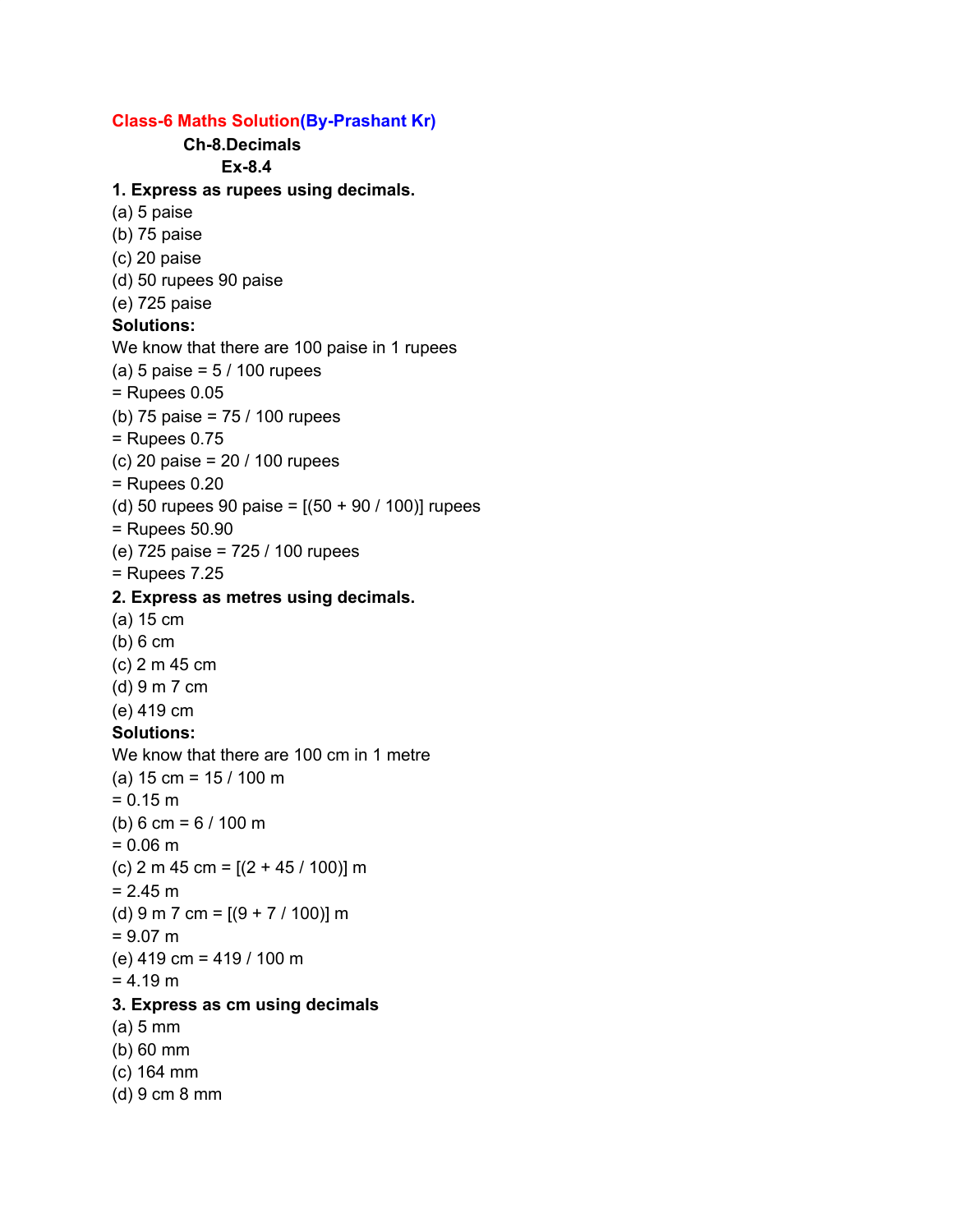(e) 93 mm **Solutions:** We know that there are 10 mm in 1 cm (a) 5 mm = 5 / 10 cm  $= 0.5$  cm (b) 60 mm = 60 / 10 cm  $= 6.0 \text{ cm}$ (c) 164 mm = 164 / 10 cm  $= 16.4 \text{ cm}$ (d) 9 cm 8 mm =  $[(9 + 8 / 10)]$  cm = 9.8 cm (e) 93 mm = 93 / 10 cm = 9.3 cm **4. Express as km using decimals.** (a) 8 m (b) 88 m (c) 8888 m (d) 70 km 5 m **Solutions:** We know that there are 1000 metres in 1 km (a) 8 m = 8 / 1000 km = 0.008 km (b) 88 m = 88 / 1000 km = 0.088 km (c) 8888 m = 8888 / 1000 km = 8.888 km (d) 70 km 5 m =  $[(70 + 5 / 1000)]$  km = 70.005 km **5. Express as kg using decimals.** (a) 2 g (b) 100 g (c) 3750 g (d) 5 kg 8 g (e) 26 kg 50 g **Solutions:** We know that there are 1000 grams in 1 kg (a)  $2 g = 2 / 1000 kg$  $= 0.002$  kg (b) 100 g = 100 / 1000 kg  $= 0.1$  kg (c) 3750 g = 3750 / 1000 kg = 3.750 kg (d) 5 kg 8 g = [(5 + 8 / 1000)] kg = 5.008 kg